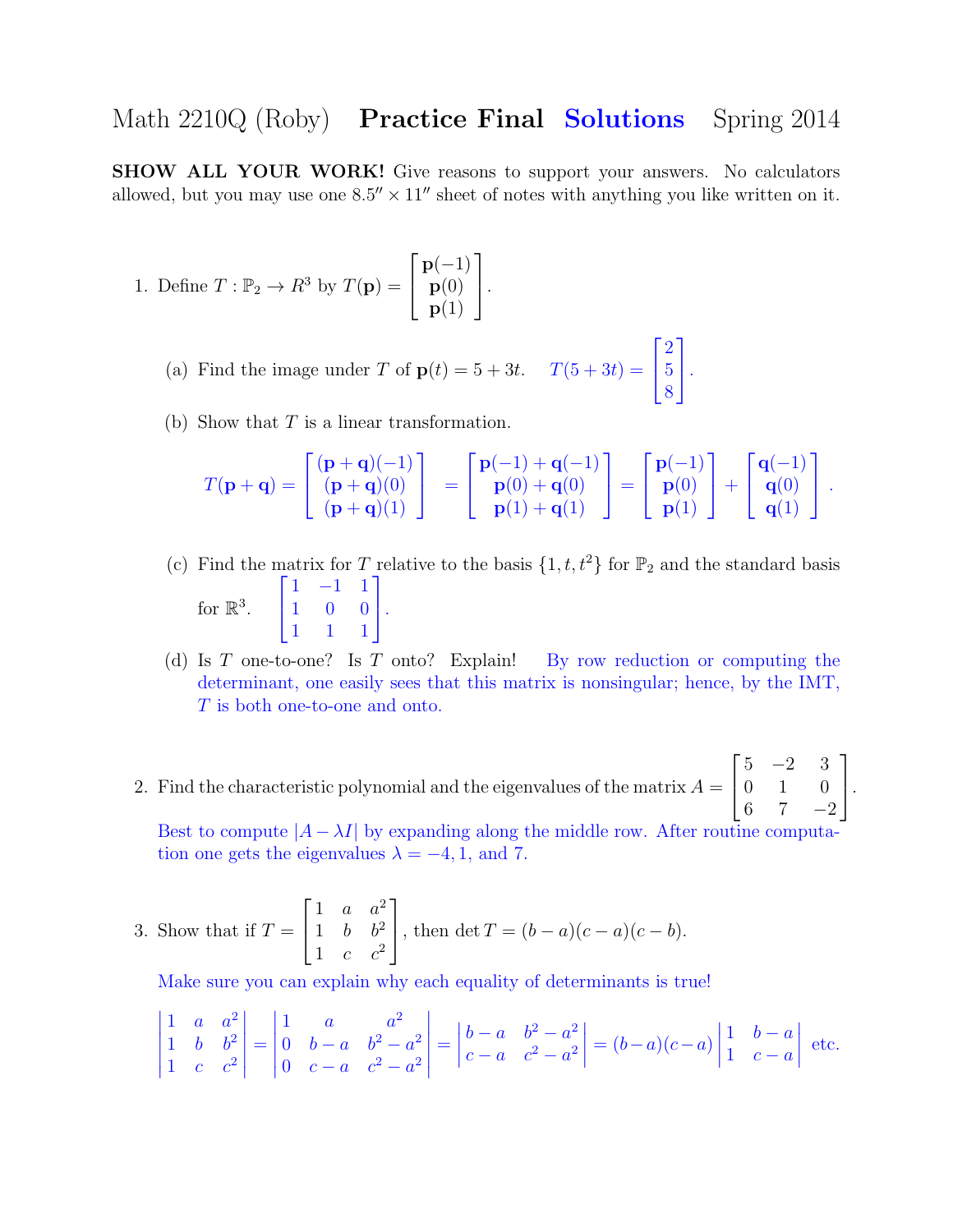- 4. Prove or (use a counterexample to) Disprove and Salvage if possible:
	- (a) If  $A = QR$ , where Q has orthonormal columns, then  $R = Q<sup>T</sup>A$ . If the columns of Q are orthonormal, then by definition  $Q^T Q = I$ . Hence, multiplying both sides of  $A = QR$  by  $Q^T$  yields  $Q^T A = IR = R$ .
	- (b) If  $S = \{u_1, \ldots, u_p\}$  is an orthogonal set of vectors in  $\mathbb{R}^n$ , then S is linearly independent. False, since S may contain **0**, e.g.,  $S = \begin{cases} \begin{bmatrix} 1 \\ 1 \end{bmatrix}$ 1 1 , 0 <sup>1</sup> is orthogonal. However, any orthogonal set of nonzero vectors is linearly independent [§6.2, Thm. 4].
	- (c) If A and B are invertible  $n \times n$  matrices, then AB is similar to BA.
	- (d) Each eigenvector of a square matrix A is also an eigenvector of  $A^2$ . . True. If  $A\mathbf{v} = \lambda \mathbf{v}$  for some nonzero v, then  $A^2\mathbf{v} = \lambda^2 \mathbf{v}$  [Why?]. So v is an eigenvector for  $A<sup>2</sup>$  (corresponding to the eigenvalue  $\lambda<sup>2</sup>$ ).
	- (e) There exists a  $2 \times 2$  matrix with real entries that has no eigenvectors in  $\mathbb{R}^2$ . True. Let  $A =$  $\begin{bmatrix} 0 & -1 \\ 1 & 0 \end{bmatrix}$ . Then  $\det(A - \lambda I) = \lambda^2 + 1$ , which has no real (only complex) roots.
	- (f) If A is row equivalent to the identity matrix I, then A is diagonalizable. The matrix A in the example above is a counterexample.
- 5. Decide whether each statement below is True of False. Justify your answer. For False statements, a counterexample is usually best. Extra credit for good salvages and more for proofs thereof!
	- (a) If **y** is in a subspace  $W$ , then the orthogonal projection of **y** onto  $W$  is **y** itself. True. The projection of y onto  $W$  is the vector in  $W$  that is closest to y. If  $y \in W$ , then that vector will be y itself. One can also see this by noting that the formulae in §6.3, Thm. 8 and §6.2, Thm. 5 for expanding y in terms of basis for W give the same coefficients.
	- (b) For an  $m \times n$  matrix A, vectors in Nul A are orthogonal to vectors in Row A. True. By definition,  $\mathbf{v} \in \text{Nul } A$  means that  $A\mathbf{v} = 0$ . But this just says that the result of taking the inner product of each row of  $A$  with  $\bf{v}$  is zero. Hence,  $\bf{v}$  is orthogonal to a basis for Row A, hence to any vector in Row A.
	- (c) The matrices A and  $A<sup>T</sup>$  have the same eigenvalues, counting multiplicities. This is true since they have the same characteristic equation:  $|A - \lambda I| = |(A - \lambda I)^{T}|$  $|A^T - \lambda I|.$
	- (d) A nonzero vector can correspond to two different eigenvalues of A. False. If  $Av = \lambda v$  and  $Av = \mu v$  with  $\lambda \neq \mu$ , then  $(\lambda - \mu)v = 0 \implies v = 0$ , since  $\lambda - \mu \neq 0.$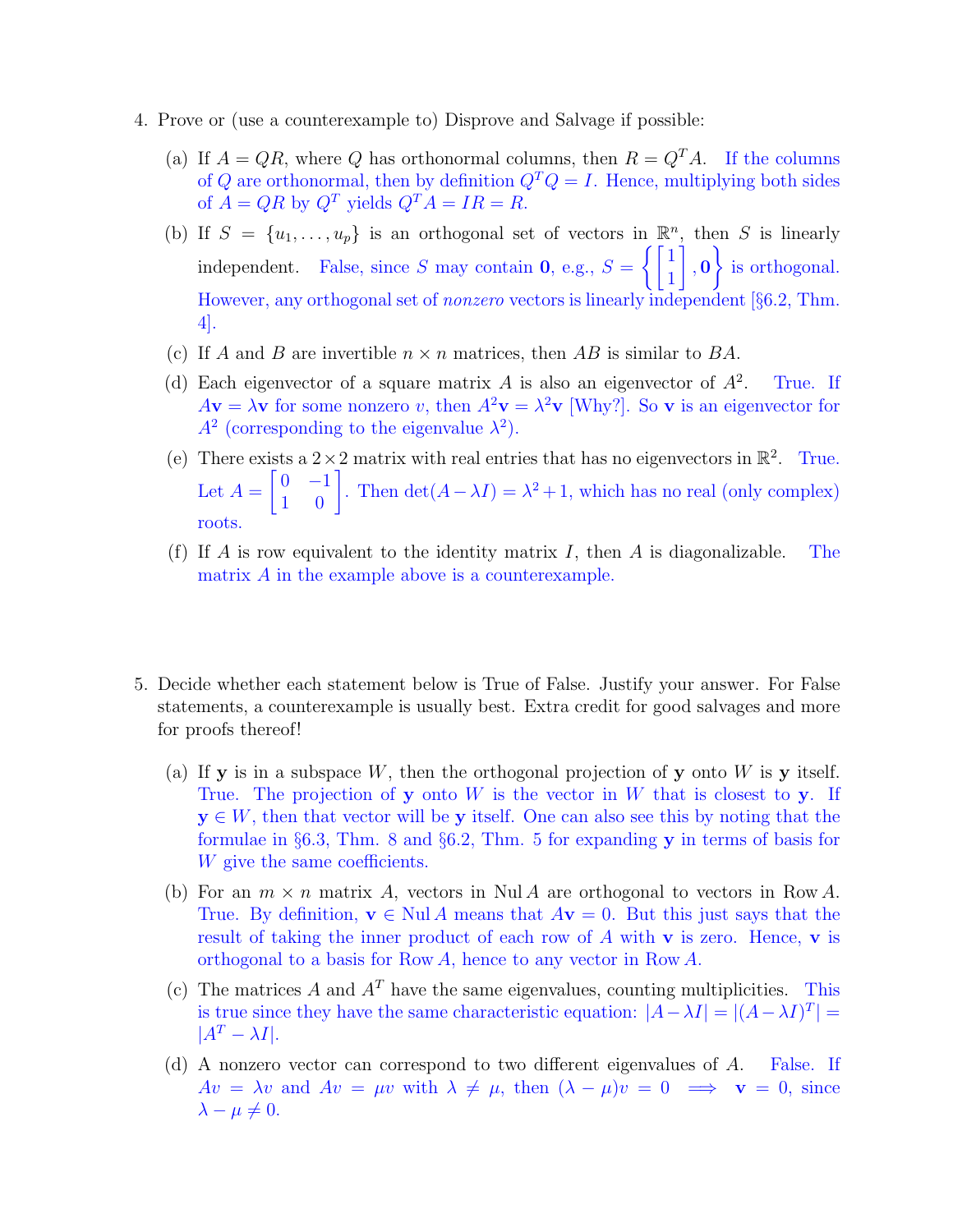- (e) The sum of two eigenvectors of a square matrix A is also an eigenvector of A. False. Take  $A =$  $\begin{bmatrix} 2 & 0 \\ 0 & 3 \end{bmatrix}$ . Then  $e_1$  is an eigenvector for  $\lambda = 2$ , and  $e_2$  is an eigenvector for  $\lambda = 3$ . But  $A(e_1 + e_2) = \begin{bmatrix} 2 \\ 2 \end{bmatrix}$ 3 , which is not a multiple of  $\begin{bmatrix} 1 \\ 1 \end{bmatrix}$ 1 1 .
- 6. If a  $n \times n$  matrix A satifies  $A^2 = A$ , what can you say about the determinant of A? Since the determinant is multiplicative, we get  $D = \det A = \det A^2 = (\det A)^2$ . The only solutions to  $D^2 = D$  are  $D = 0$  or 1, so det  $A = 0$  or 1.
- 7. Assume that matrices A and B below are row equivalent:

$$
A = \begin{bmatrix} 1 & 1 & -2 & 0 & 1 & -2 \\ 1 & 2 & -3 & 0 & -2 & -3 \\ 1 & -1 & 0 & 0 & 1 & 6 \\ 1 & -2 & 2 & 1 & -3 & 0 \\ 1 & -2 & 1 & 0 & 2 & -1 \end{bmatrix} \text{ and } B = \begin{bmatrix} 1 & 1 & -2 & 0 & 1 & -2 \\ 0 & 1 & -1 & 0 & -3 & -1 \\ 0 & 0 & 1 & 1 & -13 & -1 \\ 0 & 0 & 0 & 0 & 1 & -1 \\ 0 & 0 & 0 & 0 & 0 & 1 \end{bmatrix}
$$

Without calculations, list rank A and dim Nul A. Then find bases for Col A, Row A, and Nul A. We get rank  $A = 5$ , so dim Nul  $A = 6 - 5 = 1$ . A basis for Col A is given by columns 1, 2, 3, 5, and 6 of  $A$ , while a basis for Row  $A$  is given by all five rows of B (not of A). To get a basis for Nul A, we further reduce B to echelon form:

$$
B \sim \begin{bmatrix} 1 & 1 & -2 & 0 & 0 & 0 \\ 0 & 1 & -1 & 0 & 0 & 0 \\ 0 & 0 & 1 & 1 & 0 & 0 \\ 0 & 0 & 0 & 0 & 1 & 0 \\ 0 & 0 & 0 & 0 & 0 & 1 \end{bmatrix} \sim \begin{bmatrix} 1 & 0 & 0 & 1 & 0 & 0 \\ 0 & 1 & 0 & 1 & 0 & 0 \\ 0 & 0 & 1 & 1 & 0 & 0 \\ 0 & 0 & 0 & 0 & 1 & 0 \\ 0 & 0 & 0 & 0 & 0 & 1 \end{bmatrix} \implies \text{Nul } A = \text{Span} \left\{ \begin{bmatrix} -1 \\ -1 \\ -1 \\ 1 \\ 0 \\ 0 \end{bmatrix} \right\}.
$$

8. Find the maximum value of  $Q(\mathbf{x}) = 7x_1^2 + 3x_2^2 - 2x_1x_2$  subject to the constraint  $x_1^2 + x_2^2 = 1$ . (You do not need to compute a vector at which this maximum is attained.) This is equivalent to finding the maximum value of  $\vec{x}^T A \vec{x}$  subject to the constraint  $\vec{x}^T \vec{x} = 1$ . By Theorem 6, this is the greatest eigenvalue  $\lambda_1$  of the matrix of the quadratic form, namely

$$
A = \begin{bmatrix} 7 & -1 \\ -1 & 3 \end{bmatrix} \implies \lambda_1 = 5 + \sqrt{5} \text{ and } \lambda_2 = 5 - \sqrt{5}.
$$